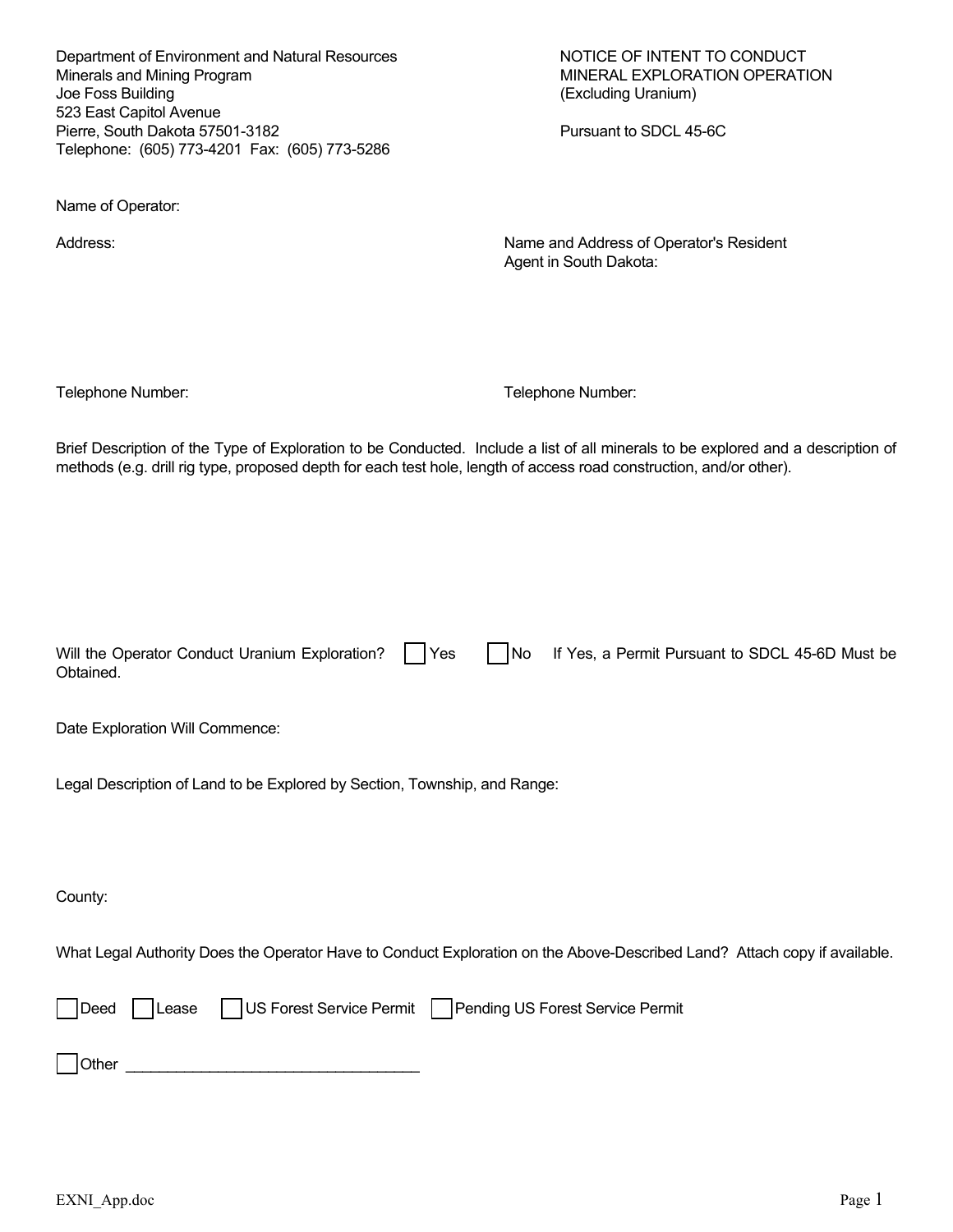This Notice of Intent Must be Accompanied by:

- 1. A Plan of Reclamation Pursuant to Section 8.
- 2. A Topographic Map Pursuant to Section 9.
- 3. A Fee of \$250 Pursuant to Section 17.
- 4. A Surety Bond in an Amount to be Determined by the Department Pursuant to Section 19.
- 5. Any Written Landowner Consultations Giving Alternative Preferences for the Reclamation of the Affected Land Pursuant to Section 16.

Applicant affirms that the surface owner has been notified of the proposed mineral development and that said surface owner is aware of his rights to compensation for damages to property pursuant to SDCL 45-5A. Applicant hereby affirms that the mineral exploration will be conducted pursuant and subject to the provisions of SDCL 45-6C, and all regulations promulgated thereunder, that he will grant access to the Board of Minerals and Environment or its agents to the area under notice from the date of the notice and thereafter to assure compliance with the provisions of SDCL 45-6C.

## *I declare and affirm under the penalties of perjury that this claim (petition, application, information) has been examined by me, and to the best of my knowledge and belief, is in all things true and correct.*

| Signature               |                     |                                                                                      | Date |                                                                                                                     |
|-------------------------|---------------------|--------------------------------------------------------------------------------------|------|---------------------------------------------------------------------------------------------------------------------|
| <b>Title</b>            |                     |                                                                                      |      |                                                                                                                     |
|                         |                     |                                                                                      |      |                                                                                                                     |
|                         |                     |                                                                                      |      |                                                                                                                     |
|                         |                     |                                                                                      |      |                                                                                                                     |
|                         |                     |                                                                                      |      | <b>CONSESSION CONSESSION CONTROLS AND SERVICE CONSESSION CONSESSION CONSESSION CONSESSION CONSESSION CONSESSION</b> |
| (Title)                 |                     | and that he is authorized to execute this Notice for the purposes contained therein. |      | (Operator)                                                                                                          |
| Notary Public           |                     |                                                                                      |      |                                                                                                                     |
|                         |                     |                                                                                      |      |                                                                                                                     |
| <b>SEAL</b>             |                     |                                                                                      |      |                                                                                                                     |
| FOR DEPARTMENT USE ONLY |                     |                                                                                      |      |                                                                                                                     |
| DATE APPROVED:          | <b>BOND AMOUNT:</b> | <b>EXNI NUMBER:</b>                                                                  |      |                                                                                                                     |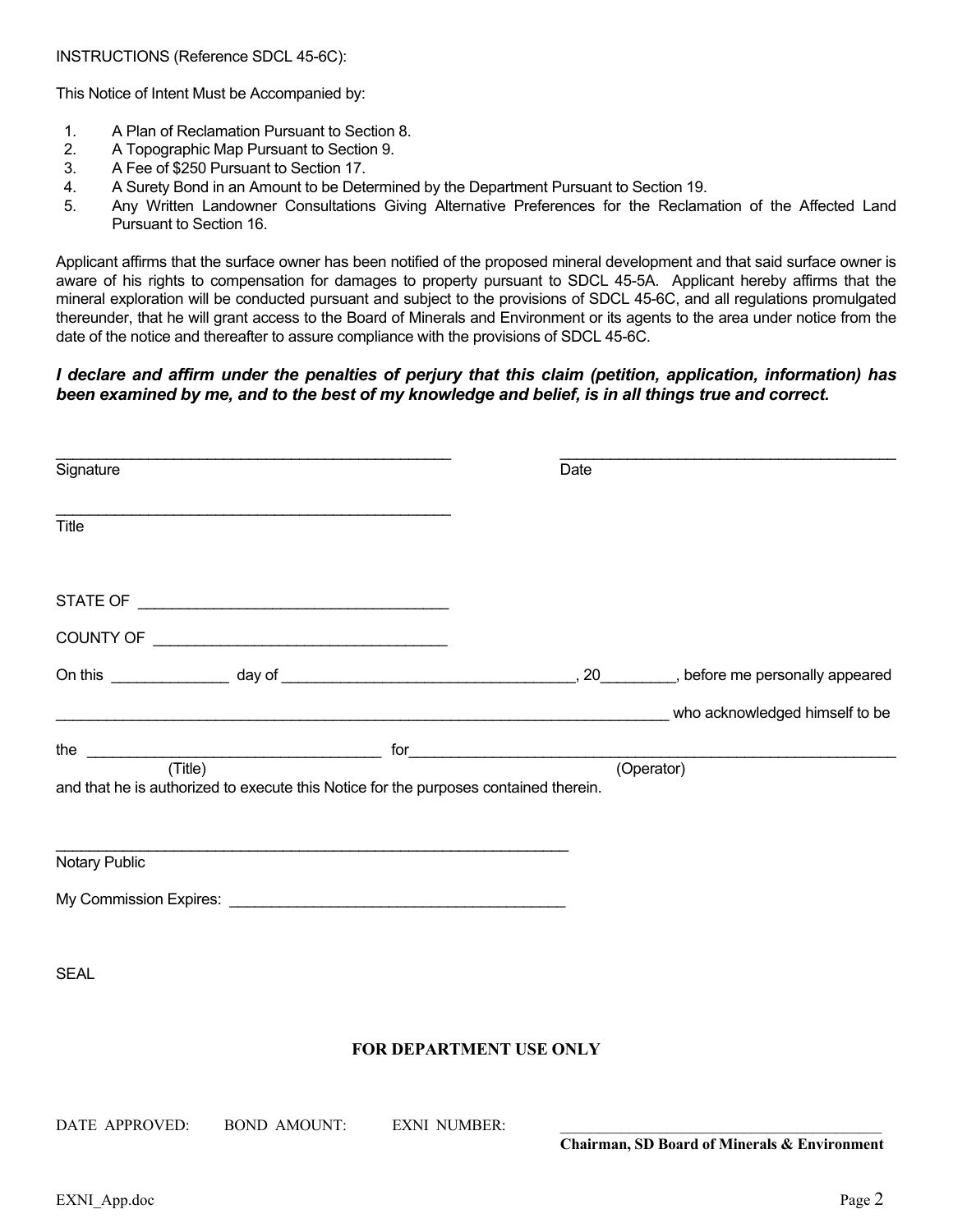Department of Environment and Natural Resources **EXPLORATION RECLAMATION PLAN** Minerals and Mining Program Joe Foss Building Pursuant to SDCL 45-6C-8 and 45-6D-9 523 East Capitol Avenue Pierre, South Dakota 57501-3182 Telephone: (605) 773-4201 Fax: (605) 773-5286

In preparing this Reclamation Plan, please address each item in detail, following SDCL 45-6C-8 and 45-6D-9. Also, refer to the reclamation standards outlined under SDCL 45-6C-27 through 45-6C-34, SDCL 45-6D-33 through 45-6D-39, and the state's hole plugging regulations as detailed under ARSD 74:11.

1.) Describe the type of reclamation the operator proposes to achieve in the reclamation of the affected land.

2.) Provide a proposed timetable for seeding and replanting indicating when and how the reclamation plan will be implemented. Such timetable shall be developed after consulting with the County District Conservationist as to the nature of the soils and native vegetation in the area of the proposed operation. These recommendations shall be followed, if any are provided, and copies of all correspondence shall be provided to the Department.

3.) Describe how the reclamation plan will rehabilitate the affected land.